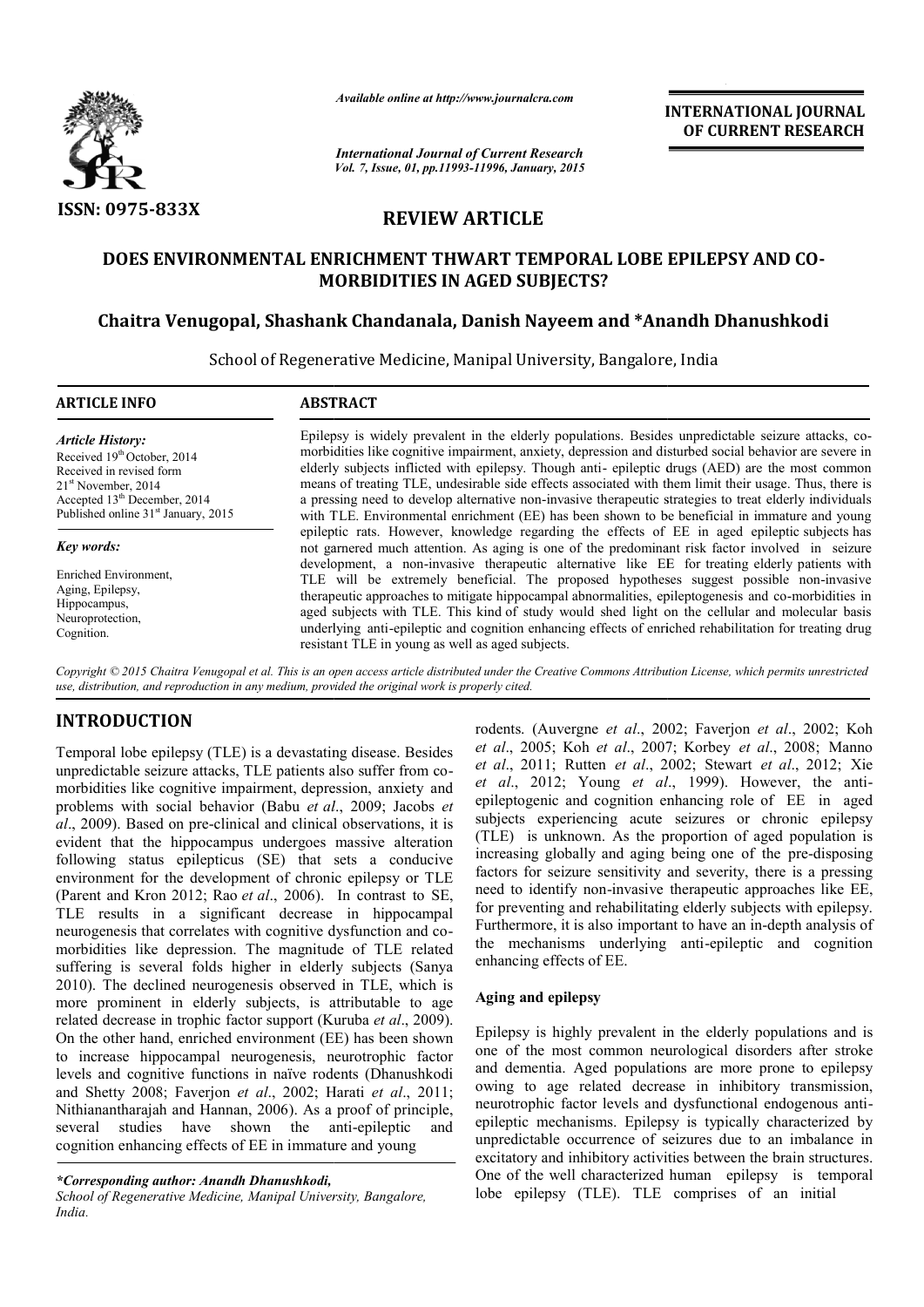precipitating injury (IPI) caused due to head trauma, stroke, hypoxia, cardiovascular disease or infection followed by a latent period which ultimately leads to the development of chronic epilepsy (epileptogenesis) (Blair *et al*., 2009; Diamond and Blum, 2008; Hattiangady *et al*., 2011, Leppik e *et al*., 2006; Morillo, 2012). These pathological features of human TLE can be replicated in rodents by electrical stimulations (Reddy *et al*., 2010) or by chemoconvulsant drugs like kainic acid (Ben-Ari 1985, Dhanushkodi and McDonald 2011; Rao *et al*., 2006). Using animal models of TLE, significant insights have been obtained about the cellular and molecular events underlying the progression from IPI to TLE. However, as compared to young and immature subjects, studies investigating the effect of TLE in aged subjects are limited (Leppik *et al*., 2006). Few studies that investigated the effects of aging on seizure susceptibility revealed that minimal stimulation is sufficient to provoke SE resulting in massive neuronal loss, neuroinflammation and early development of TLE in aged rats (Blair *et al*., 2009; Hattiangady *et al*., 2011). Furthermore, the magnitude of comorbidities associated with TLE such as cognitive impairment, depression, anxiety, problems with social life and motor function impairments are much higher in the aged population than in younger ones with TLE (Rowan 2005).

Anti-epileptic drugs (AED) are the most common means of treating TLE. However, nearly 30% of TLE patients do not respond to AED treatment. Moreover AED, rather than reducing the progression of the disease, is instead associated with unwanted side effects (Acharya *et al*., 2008; Gorter and Potschka 2012; Morillo 2012). In patients with retractable epilepsy, surgical resection of the temporal lobe is recommended. However, such procedures cannot be applied to all TLE patients and, particularly to aged individuals, due to surgery related complications and poor post- operative recovery. According to the World Health Organizations' recommendation for comprehensive epilepsy care, the therapeutic regime should comprise of psychosocial, cognitive, physical, educational and vocational aspects. This recommendation fits well with the concept of "activity dependent plasticity" that was proposed half a century ago by Donald Hebb (Hebb, 1947; 1949). One experimental paradigm that mimics Donald Hebb's proposal is an enriched environment (EE).

#### **What is enriched environment?**

The enriched environment which, in comparison to standard environment, provides enhanced possibilities for sensory, motor, cognitive and social stimulation (Rosenzweig *et al.,* 1962). Accumulating evidence suggest that environmental stimulation leads to significant neuronal plasticity (Kempermann *et al*., 1997; Kempermann and Gage, 1999). The enhanced neuronal plasticity following enriched housing condition was attributed to up regulation of various nerve growth factors. In 1997, Kempermann *et al*. demonstrated that housing rodents in enriched housing condition can enhance hippocampal neurogenesis, a form of neuronal plasticity in which new neurons are formed and integrated into already existing neuronal circuitry. We and other researchers have shown the positive impact of enriching the living environment for treating various brain injuries (Dhanushkodi *et al*., 2007; Dhanushkodi and Shetty 2008; Nithianantharajah and Hannan 2006). We have reported that housing subiculum lesioned rats in EE significantly prevents retrograde and anterograde hippocampal neuronal loss, enhances dendritic arborization and improves spatial learning and memory (Bindu *et al*., 2007; Bindu *et al*., 2005; Dhanushkodi *et al*., 2007). At synaptic level, Malik and Chattarji (2012) reported an enhanced CA1 long term potentiation in rats reared in EE which positively correlated with learning performance and CA1 dendritic spine density. In the context of EE and epilepsy, few studies that investigated the effect of EE in immature/young rodents with SE reported positive effect in terms of reduction in seizure intensity/frequency and cognitive performance (Auvergne *et al*., 2002; Faverjon *et al*., 2002; Koh *et al*., 2005; Kus *et al*., 2010; Rutten *et al*., 2002; Xie *et al*., 2012; Young *et al*., 1999). These studies suggest that enriched environment can assist in remodeling/correcting the neuronal circuitry in a neurodegenerative scenario and such phenomena would contribute to the functional recovery that was otherwise compromised in such disease conditions. Though these studies substantiate the beneficial effect of EE in various brain injury models, to our knowledge, there are not many studies which have investigated the effects of EE in aged epileptic subjects. In the subsequent section, we propose three hypotheses by which it can be addressed.

### **Proposed hypothesis**

#### **I. Exposure of aged rodents with status epilepticus to enriched environment prevents epileptogenesis and mitigates co-morbidities**

Rodent model of TLE developed by using chemoconvulsant drugs like kainic acid has been an excellent tool for understanding the pathophysiology of TLE. This model mimics many clinical manifestations of human SE like hippocampal sclerosis, epileptogenesis and cognitive impairments. As hippocampus is the major foci of seizure in TLE, hippocampal dependent cognitive functions are compromised following SE. To address the hypothesis that exposure of aged subjects with SE to EE could prevent epileptogenesis and mitigate co-morbidities, aged rodents can be subjected to chemoconvulsant induced status epilepticus and then housed immediately in EE for a specific duration. Following enriched housing treatment, the seizure intensity, comorbidities and hippocampal dependent cognitive functions can be assessed.

#### **II. Exposure of chronically epileptic aged rodents to enriched environment mitigates co-morbidities associated with temporal lobe epilepsy**

The KA model of TLE reproduces many aspects of the clinical condition of TLE including cognitive deficits, depression, anxiety and problems with social behavior. In order to address this hypothesis, aged rodents can be subjected to SE induction and housed in a standard rodent housing condition during the epileptogenic period  $($   $\sim$  2 months following SE) and later can be transferred to an enriched housing condition for a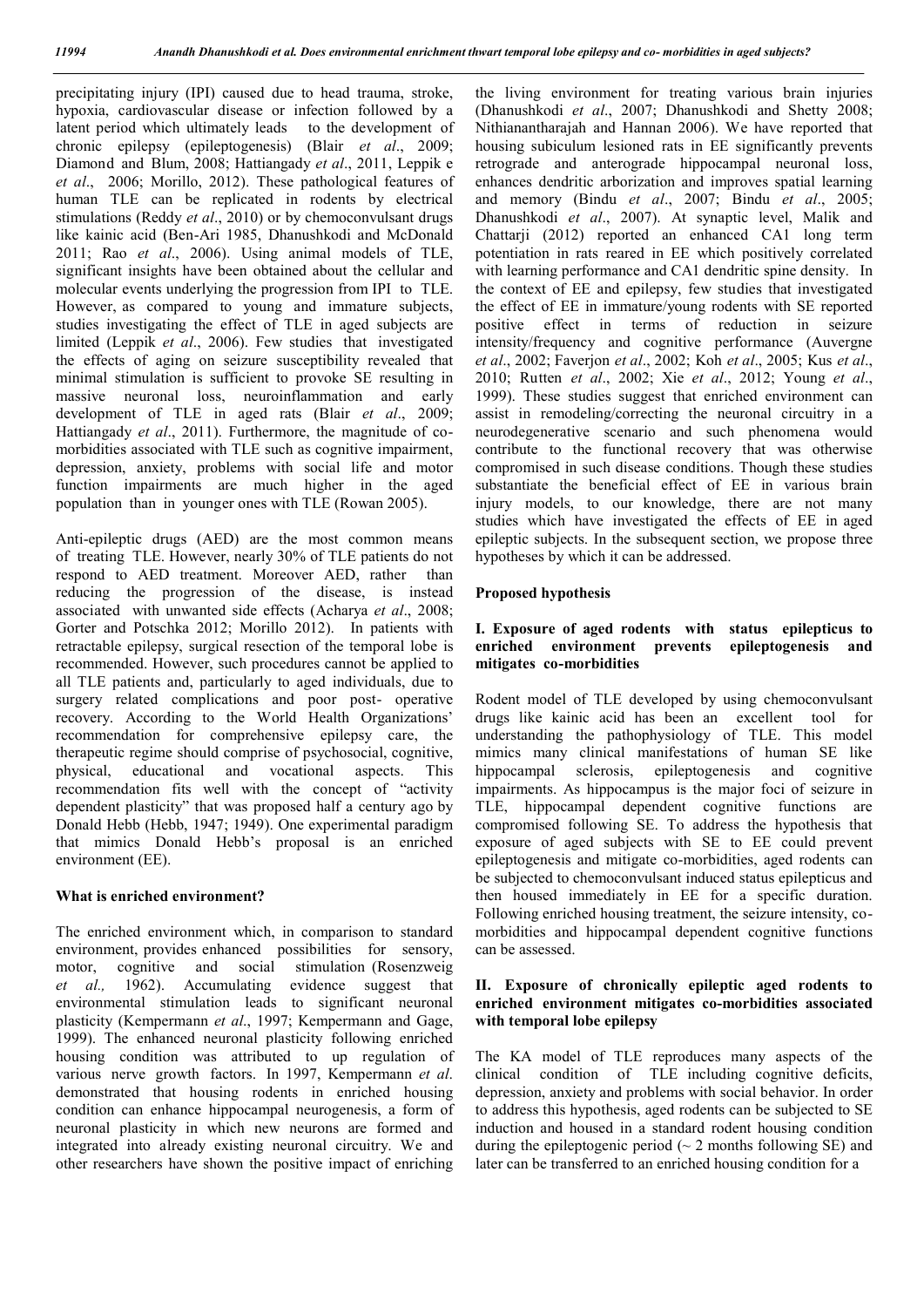specific period of time. Following that, the behavioral seizures, cognitive functions and co-morbidities like anxiety, depression and social behavior can be assessed.

#### **III. Exposure of acute or chronically epileptic aged subjects to EE can restore endogenous anti-epileptic factors**

To understand the molecular and cellular mechanisms underlying the anti-epileptic and cognition enhancing effects of EE, brain samples from acute and chronically epileptic rats can<br>be assessed for hippocampal neuroprotection, be assessed for hippocampal neuroprotection, neuroinflammation, neurogenesis, mossy fiber sprouting as well as the status of endogenous anti-epileptic factors.

#### **Conclusion and Implications**

The prevalence of seizure is higher in the elderly populations. In aged patients, co- morbidities are difficult to disassociate from normal age related problems like dementia, and intervention with AED often leads to several psychosomatic illnesses. Thus, exploring alternate non-invasive therapeutic strategies to treat elderly patients with TLE is warranted. The importance of the proposed hypotheses is that they help us understand the effects of EE at molecular-cellularbehavioral level. This would help basic researchers as well as clinicians who are trying to harness the therapeutic and regenerative potential of enriched environment/rehabilitation in preventing or treating epilepsy. If enriched environment is beneficial in aged subjects with TLE, it can be implemented at the clinical level as an adjuvant therapy in addition to AED treatment (probably at a lower dose) as it is a non-invasive procedure. However, an in-depth pre- clinical investigation is important to determine the specific time of intervention and positive effects and negative aspects of EE at molecularcellular-behavioral level. The proposed hypotheses would address these questions.

#### **Acknowledgement**

We thank School of Regenerative Medicine, Manipal University, for supporting this work

**Funding:** Internal Funding, School of Regenerative Medicine, Bangalore, India.

#### **Conflict of Interest:** Nil

#### **REFERENCES**

- Acharya, M.M., Hattiangady, B. and Shetty, A.K. 2008. Progress in neuroprotective strategies for preventing epilepsy. *Progress in neurobiology*, 84: 363-404
- Auvergne, R., Lere, C., El Bahh, B., Arthaud, S. and Lespinet, V. *et al*. 2002. Delayed kindling epileptogenesis and increased neurogenesis in adult rats housed in an enriched environment. *Brain Research,* 954: 277-85.
- Babu, C.S., Satishchandra, P., Sinha, S., Subbakrishna, D.K. 2009. Co-morbidities in people living with epilepsy: hospital based case-control study from a resource- poor setting. *Epilepsy Research,* 86: 146-52
- Ben-Ari, Y. 1985. Limbic seizure and brain damage produced by kainic acid: mechanisms and relevance to human temporal lobe epilepsy. *Neuroscience*, 14:375- 403.
- Bindu, B., Alladi, P.A., Mansooralikhan, B.M., Srikumar, B.N., Raju, T.R. and Kutty, B.M. 2007. Short-term exposure to an enriched environment enhances dendritic branching but not brain-derived neurotrophic factor expression in the hippocampus of rats with ventral subicular lesions. *Neuroscience*, 144: 412-23
- Bindu, B., Rekha, J. and Kutty, B.M. 2005. Post insult enriched housing improves the 8- arm radial maze performance but not the Morris water maze task in ventral subicular lesioned rats. *Brain Research*, 1063: 121-31
- Blair, R.E., Deshpande, L.S., Holbert, W.H., 2nd, Churn S.B. and DeLorenzo, R.J. 2009. Age-dependent mortality in the pilocarpine model of status epilepticus. *Neuroscience letters,* 453: 233-7
- Dhanushkodi, A. and McDonald, M.P. 2011. Intracranial V. cholerae sialidase protects against excitotoxic neurodegeneration. PloS one 6: e29285
- Dhanushkodi, A. and Shetty, A.K. 2008. Is exposure to enriched environment beneficial for functional postlesional recovery in temporal lobe epilepsy? *Neuroscience and Biobehavioral Reviews,* 32: 657-74
- Dhanushkodi, A., Bindu, B., Raju, T.R. and Kutty, B.M. 2007. Exposure to enriched environment improves spatial learning performances and enhances cell density but not choline acetyltransferase activity in the hippocampus of ventral subicular- lesioned rats. *Behavioral Neuroscience,* 121: 491-500
- Diamond, A.M. and Blum, A.S. 2008. Epilepsy in the elderly. Medicine and health, Rhode Island 91: 138-9
- Faverjon, S., Silveira, D.C., Fu, D.D., Cha, B.H., Akman, C. *et al*. 2002. Beneficial effects of enriched environment following status epilepticus in immature rats. *Neurology,* 59: 1356-64
- Gorter, J.A. and Potschka, H. 2012. Drug Resistance In Jasper's Basic Mechanisms of the Epilepsies, ed. JL Noebels, M Avoli, MA Rogawski, RW Olsen, AV Delgado- Escueta. Bethesda (MD)
- Harati, H., Majchrzak, M., Cosquer, B., Galani, R., Kelche, C. *et al*. 2011. Attention and memory in aged rats: Impact of lifelong environmental enrichment. *Neurobiology of Aging,* 32: 718-36
- Hattiangady, B., Kuruba, R. and Shetty, A.K. 2011. Acute Seizures in Old Age Leads to a Greater Loss of CA1 Pyramidal Neurons, an Increased Propensity for Developing Chronic TLE and a Severe Cognitive Dysfunction. *Aging and Disease*, 2: 1-17
- Hebb, D.O. 1949. The organization of Behavior, Wiley, Chapman and Hall, London.
- Hebb, D.O. 1947. The effect of early experience on problem solving at maturity. *Am.Psychol.*, 2, 306-307
- Jacobs MP, Leblanc GG, Brooks-Kayal A, Jensen FE, Lowenstein DH, Noebels JL, Spencer DD, Swann JW. 2009. Curing epilepsy: progress and future directions. Epilepsy & behavior  $14$  (3): 438-45
- Kempermann, G., Kuhn, H.G. and Gage, F.H. 1997. More hippocampal neurons in adult mice living in an enriched environment. *Nature*, 386: 493-495.